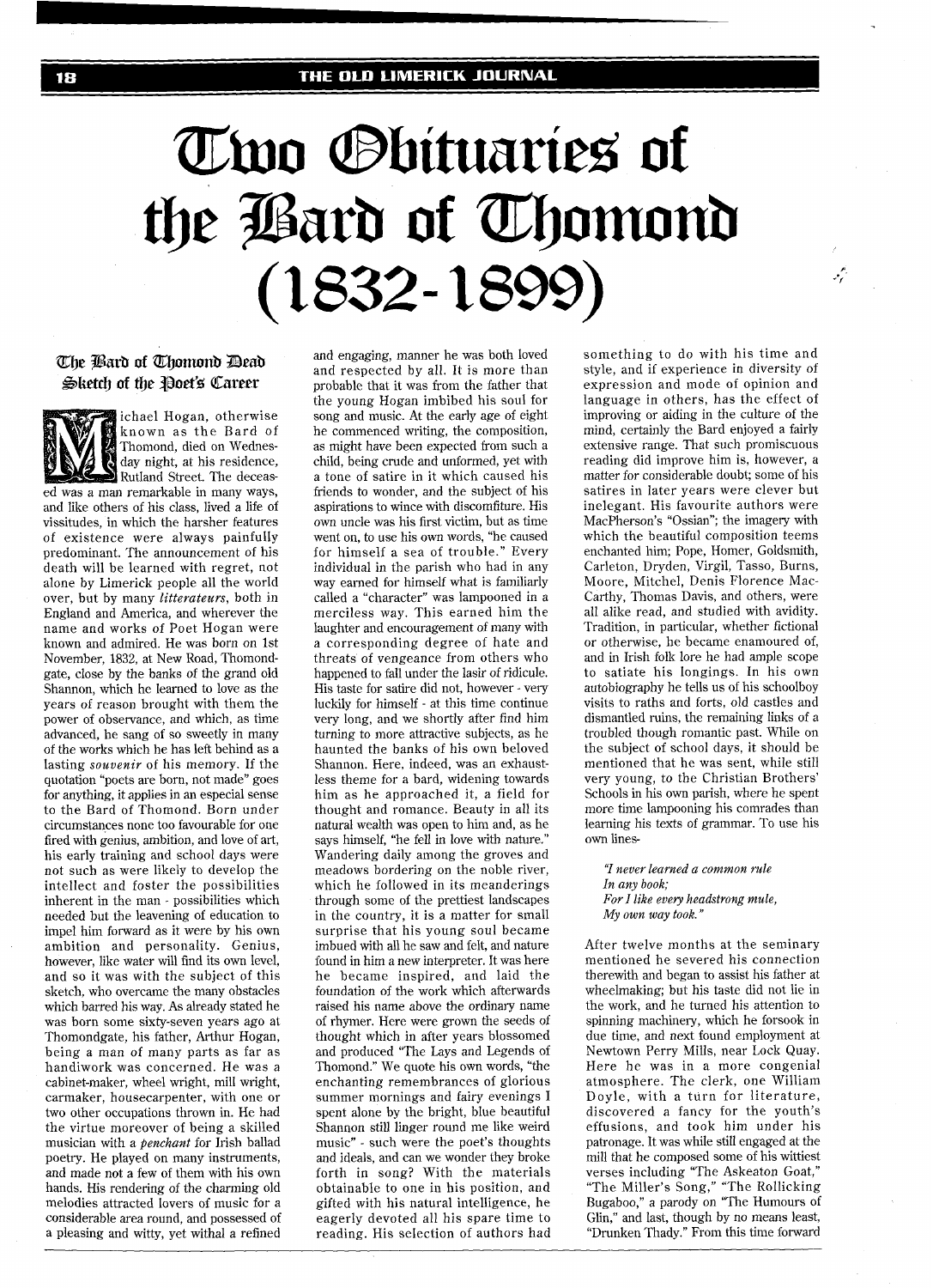#### **WINTER EDITION 1999**



**Michael Hogan, Bard of Thomond. Painting by Dermot O'Brien PRHA, 1934, after a photograph by Thomas P. Geary** 

**Limerick Museum.** 

he contributed largely to local and other impulse. His battle songs teem with fine literature, and his name occupied a imagery, and contain passages filled with his time in this country. He compiled, not touches of feeling and truthfulness, while without considerable difficulty, a volume other passages whether of love or war<br>of his contributions, but was not over breathe a true poetic spirit. In 1856, having of his contributions, but was not over breathe a true poetic spirit. In 1856, having<br>fortunate with his publishers. He satirised experienced the ups and downs of fortune fortunate with his publishers. He satirised experienced the ups and downs of fortune<br>in the most cutting manner every public to a painful degree, the Bard got married, body and individual who happened to fall the ceremony being performed by the late foul of his pen. The Corporation in Bishop Butler, the Dean of St Mary's. This particular suffered in this respect, as did was subsequent to the production of his many of its officers and those in any way "Lays and Legends," but still fortune connected with it. Many of us have read, deigned not to smile on him, and he led a<br>or have heard spoken of, the spicy lines on precarious existence for one of his "Shawn-na-Scoob." This was but one of accomplishments until 1886, when with many in a similar vein. For real merit, the aid and council of some friends, he however, "The Lays and Legends of turned his face westward, and sailed for however, "The Lays and Legends of turned his face westward, and sailed for Thomond," helped most to exhibit the the Greater Ireland across the seas. Even poetical genius of the Bard, and to here ill fortune still pursued him, while his establish the reputation which, locally at health, never very robust, began to all events, merits more than a passing decline. The circumstances coming to the glance in history. In this work we knowledge of his friends in Limerick, a experience a touch of real art and high committee was formed with Mr F A experience a touch of real art and high

life and energy, his legends abound with to a painful degree, the Bard got married, Bishop Butler, the Dean of St Mary's. This precarious existence for one of his<br>accomplishments until 1886, when with decline. The circumstances coming to the

O'Keeffe, M.P., as Chairman, and which included a number of our most prominent business and public men. A substantial subscription was raised, and the Bard was brought back to end his days in his native city. A position, not very lucrative, but one, at least, which saved him from further pecuniary difficulties, was found for him in the Corporation. From that time to the present he lived a life of comparative quiet, and died on Wednesday night, widely regretted by his fellow countrymen and citizens of his loved and faithful Limerick - R.I.P.

The funeral took place on yesterday, from St Michael's Parochial Church, the remains being followed to St Laurence Cemetery, where the interment took place, by the Mayor and members of the Corporation, accompanied by the Corporate officers. A large section of the citizens also attended, as a mark of respect to the memory of the deceased.

The *Munster News and Limerick and Clare Advocate, 22* April 1899.

## "The Last of the Irish Bards."

Under the title of "The last of the Irish Bards" Mr Michael MacDonagh\* contributes to this week's *Academy* the following interesting article on the Bard of Thomond:-

"The Bard of Thomond," who died in Limerick on April 19, was an Irish peasant poet with a distinctive touch of genius. In the cabins of the South of Ireland, where the works of the poets of what is called "the Celtic revival" are absolutely unknown, and, if known, the mysticism which is their chief characteristic would only bewilder and repel, as something entirely foreign to the modes of mind and habits of thought of the humble occupants, the Bard's war-ballads, legendary poems, and songs of the joys, the griefs, the ideals, the superstitions of the country folk are sung and recited, stirring the blood and making the hearts of the hearers beat faster, like the inspiriting blast of a trumpet. Michael Hogan - who may, in truth, be described as the last of the Irish bards - was born in very humble circumstances. His father earned a precarious wage as a carpenter and wheelwright; and he himself was taken from school at the age of ten - his sole educational equipment being, as he once told me, the ability to write indifferently and spell badly - to work as a labourer in a Limerick flour mill. Twenty years of his life were given to this rough and uncongenial labour; but his poetic imagination and his natural talent for verse, of which he gave early indications by lampooning some of his fellow-workers in the mill, were kept alive and nourished by the varied course of reading, chiefly poetical and historical, to which he devoted the evenings after a day's hard toil.

In 1880 Hogan collected all the songs and ballads he had written for the Dublin journals, or published locally in pamphlet form, and they were issued in a substantial volume entitled "Lays and Legends of